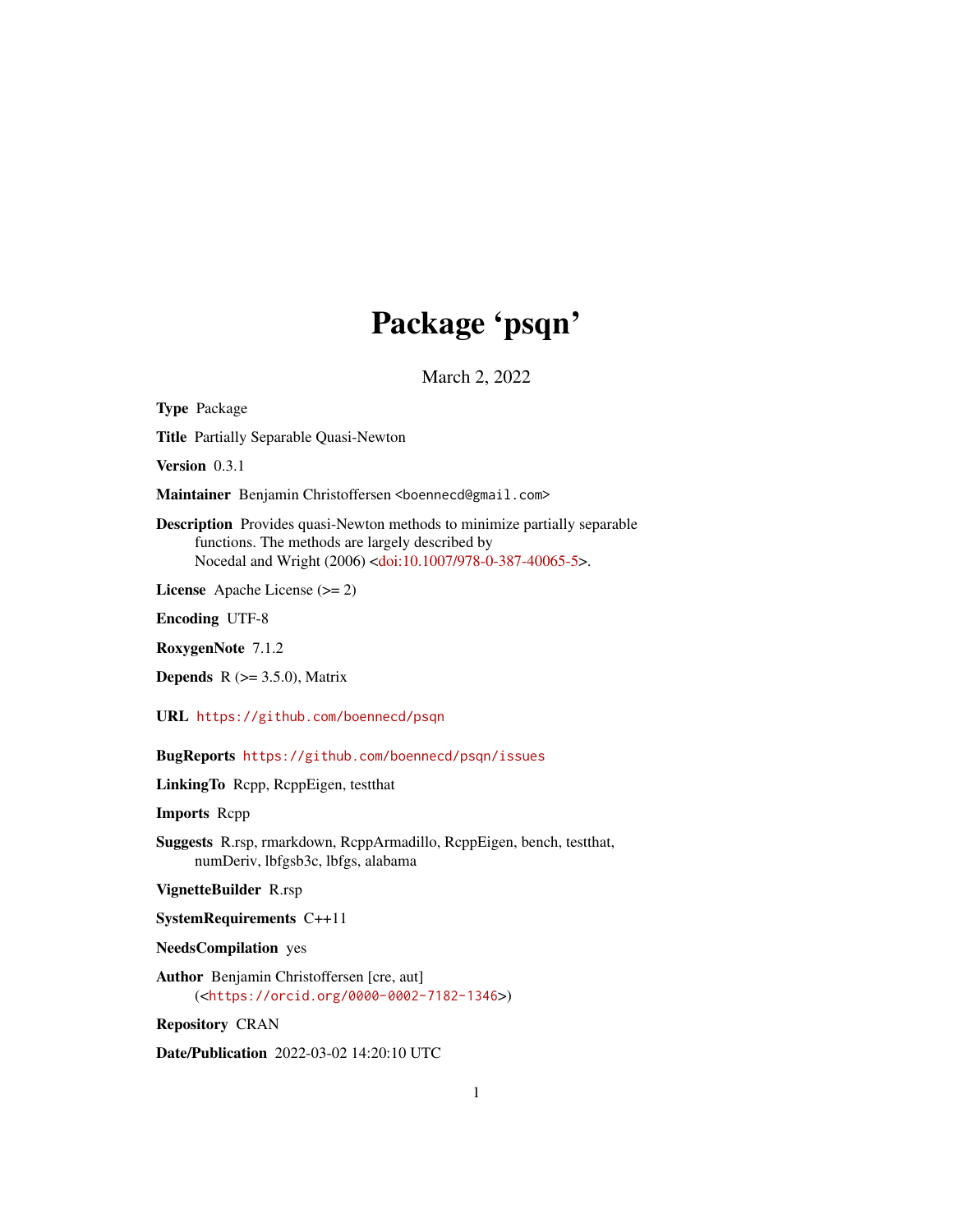### <span id="page-1-0"></span>R topics documented:

| Index |  |  |  |  |  |  |  |  |  |  |  |  |  |  |  |  |  |  |  |  |
|-------|--|--|--|--|--|--|--|--|--|--|--|--|--|--|--|--|--|--|--|--|
|       |  |  |  |  |  |  |  |  |  |  |  |  |  |  |  |  |  |  |  |  |
|       |  |  |  |  |  |  |  |  |  |  |  |  |  |  |  |  |  |  |  |  |
|       |  |  |  |  |  |  |  |  |  |  |  |  |  |  |  |  |  |  |  |  |
|       |  |  |  |  |  |  |  |  |  |  |  |  |  |  |  |  |  |  |  |  |
|       |  |  |  |  |  |  |  |  |  |  |  |  |  |  |  |  |  |  |  |  |

psqn-package *psqn: Partially Separable Quasi-Newton*

#### Description

The main methods in the psqn package are the [psqn](#page-1-1) and [psqn\\_generic](#page-9-1) function. Notice that it is also possible to use the package from C++. This may yield a large reduction in the computation time. See the vignette for details e.g. by calling vignette("psqn",package = "psqn"). A brief introduction is provided in the "quick-intro" vignette (see vignette("quick-intro",package = "psqn")).

This package is fairly new. Thus, results may change and contributions and feedback is much appreciated.

#### Author(s)

Maintainer: Benjamin Christoffersen <boennecd@gmail.com> [\(ORCID\)](https://orcid.org/0000-0002-7182-1346)

#### See Also

Useful links:

- <https://github.com/boennecd/psqn>
- Report bugs at <https://github.com/boennecd/psqn/issues>

<span id="page-1-1"></span>psqn *Partially Separable Function Optimization*

#### <span id="page-1-2"></span>Description

Optimization method for specially structured partially separable functions. The psqn\_aug\_Lagrang function supports non-linear equality constraints using an augmented Lagrangian method.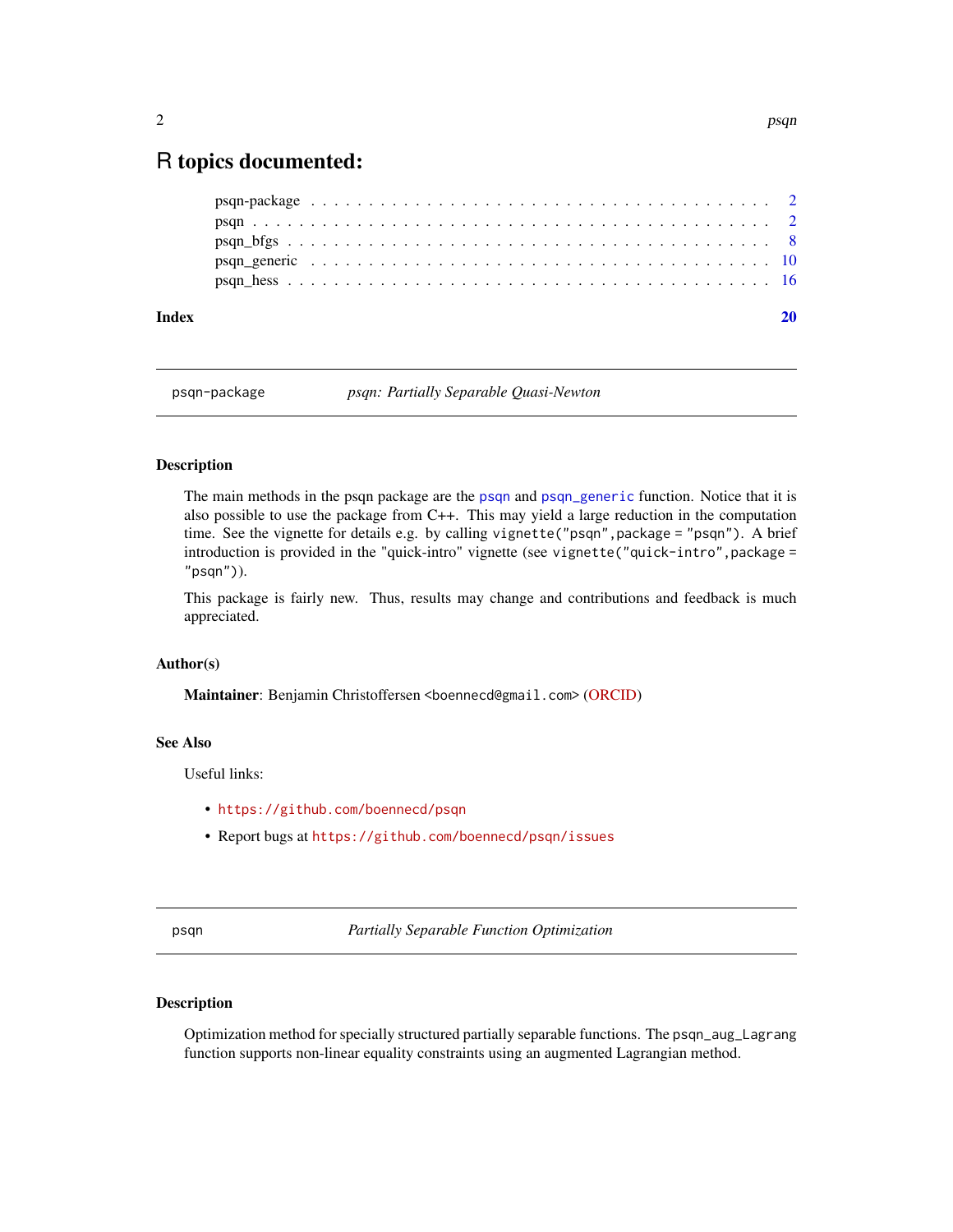psqn

```
psqn(
 par,
  fn,
 n_ele_func,
  rel\_eps = 1e-08,
 max_i t = 100L,
 n_{\text{th}}reads = 1L,
 c1 = 1e-04,
  c2 = 0.9,
  use_bfgs = TRUE,
  trace = \thetaL,
  cg\_tol = 0.5,
  strong_wolfe = TRUE,
  env = NULL,max_{c} = \theta L,
 pre_method = 1L,
 mask = as.integer(c()),
 gr\_tol = -1)
psqn_aug_Lagrang(
  par,
  fn,
 n_ele_func,
 consts,
  n_constraints,
 multipliers = as.numeric(c()),
 penalty_start = 1L,
  rel\_eps = 1e-08,
 max_i t = 100L,
 max_it_outer = 100L,
 violations_norm_thresh = 1e-06,
  n_threads = 1L,
  c1 = 1e-04,
  c2 = 0.9,
  tau = 1.5,
  use_bfgs = TRUE,trace = \theta L,
  cg\_tol = 0.5,
  strong_wolfe = TRUE,
  env = NULL,max_c = 0L,
 pre_method = 1L,
 mask = as.integer(c()),
 gr\_tol = -1)
```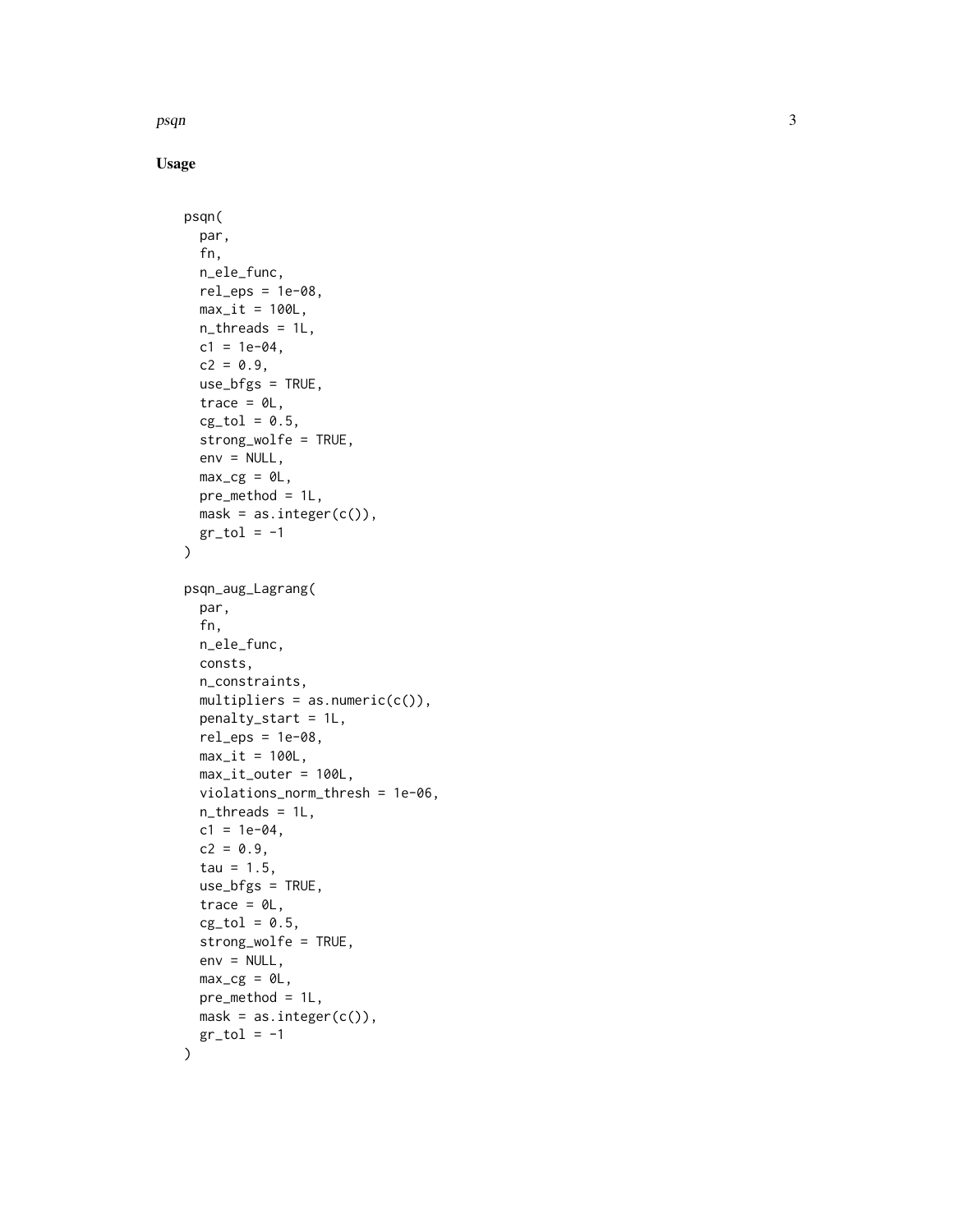#### Arguments

| par                    | Initial values for the parameters. It is a concatenated vector of the global param-<br>eters and all the private parameters.                                                                                                                                                                                                                                       |
|------------------------|--------------------------------------------------------------------------------------------------------------------------------------------------------------------------------------------------------------------------------------------------------------------------------------------------------------------------------------------------------------------|
| fn                     | Function to compute the element functions and their derivatives. Each call com-<br>putes an element function. See the examples section.                                                                                                                                                                                                                            |
| n_ele_func             | Number of element functions.                                                                                                                                                                                                                                                                                                                                       |
| rel_eps                | Relative convergence threshold.                                                                                                                                                                                                                                                                                                                                    |
| $max_it$               | Maximum number of iterations.                                                                                                                                                                                                                                                                                                                                      |
| n_threads              | Number of threads to use.                                                                                                                                                                                                                                                                                                                                          |
| c1, c2                 | Thresholds for the Wolfe condition.                                                                                                                                                                                                                                                                                                                                |
| use_bfgs               | Logical for whether to use BFGS updates or SR1 updates.                                                                                                                                                                                                                                                                                                            |
| trace                  | Integer where larger values gives more information during the optimization.                                                                                                                                                                                                                                                                                        |
| cg_tol                 | Threshold for the conjugate gradient method.                                                                                                                                                                                                                                                                                                                       |
| strong_wolfe           | TRUE if the strong Wolfe condition should be used.                                                                                                                                                                                                                                                                                                                 |
| env                    | Environment to evaluate fn in. NULL yields the global environment.                                                                                                                                                                                                                                                                                                 |
| $max_c$                | Maximum number of conjugate gradient iterations in each iteration. Use zero if<br>there should not be a limit.                                                                                                                                                                                                                                                     |
| pre_method             | Preconditioning method in the conjugate gradient method. Zero yields no pre-<br>conditioning, one yields diagonal preconditioning, two yields the incomplete<br>Cholesky factorization from Eigen, and three yields a block diagonal precondi-<br>tioning. One and three are fast options with three seeming to work well for some<br>poorly conditioned problems. |
| mask                   | zero based indices for parameters to mask (i.e. fix).                                                                                                                                                                                                                                                                                                              |
| gr_tol                 | convergence tolerance for the Euclidean norm of the gradient. A negative value<br>yields no check.                                                                                                                                                                                                                                                                 |
| consts                 | Function to compute the constraints which must be equal to zero. See the exam-<br>ple Section.                                                                                                                                                                                                                                                                     |
| n_constraints          | The number of constraints.                                                                                                                                                                                                                                                                                                                                         |
| multipliers            | Staring values for the multipliers in the augmented Lagrangian method. There<br>needs to be the same number of multipliers as the number of constraints. An<br>empty vector, numeric(), yields zero as the starting value for all multipliers.                                                                                                                     |
| penalty_start          | Starting value for the penalty parameterin the augmented Lagrangian method.                                                                                                                                                                                                                                                                                        |
| max_it_outer           | Maximum number of augmented Lagrangian steps.                                                                                                                                                                                                                                                                                                                      |
| violations_norm_thresh | Threshold for the norm of the constraint violations.                                                                                                                                                                                                                                                                                                               |
| tau                    | Multiplier used for the penalty parameter between each outer iterations.                                                                                                                                                                                                                                                                                           |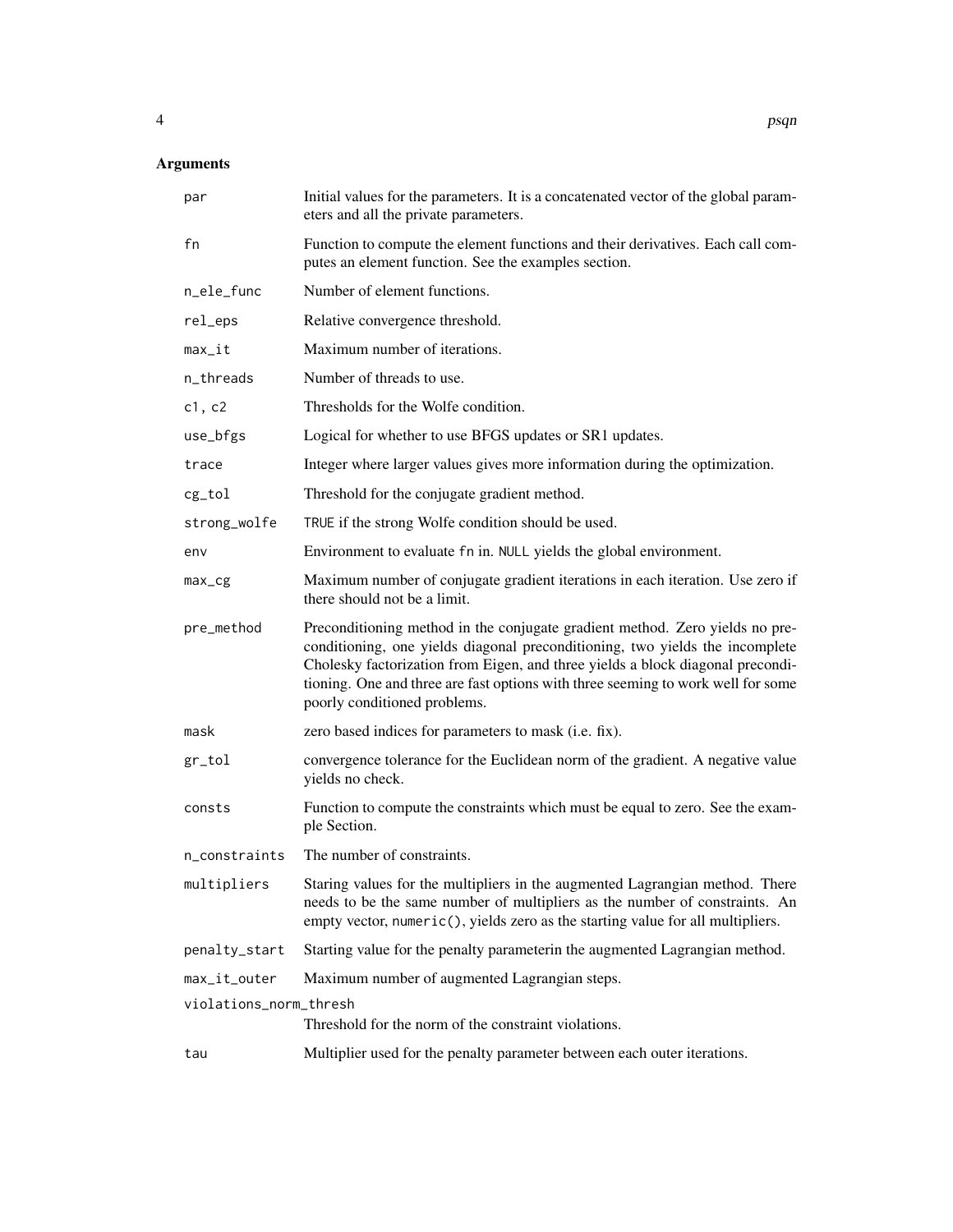#### <span id="page-4-0"></span>psqn 5

#### Details

The function follows the method described by Nocedal and Wright (2006) and mainly what is described in Section 7.4. Details are provided in the psqn vignette. See vignette ("psqn", package = "psqn").

The partially separable function we consider are special in that the function to be minimized is a sum of so-called element functions which only depend on few shared (global) parameters and some private parameters which are particular to each element function. A generic method for other partially separable functions is available through the [psqn\\_generic](#page-9-1) function.

The optimization function is also available in C++ as a header-only library. Using C++ may reduce the computation time substantially. See the vignette in the package for examples.

You have to define the PSQN\_USE\_EIGEN macro variable in C++ if you want to use the incomplete Cholesky factorization from Eigen. You will also have to include Eigen or RcppEigen. This is not needed when you use the R functions documented here. The incomplete Cholesky factorization comes with some additional overhead because of the allocations of the factorization, forming the factorization, and the assignment of the sparse version of the Hessian approximation. However, it may substantially reduce the required number of conjugate gradient iterations.

#### Value

pqne: An object with the following elements:

| par         | the estimated global and private parameters.                                                                                                                                                                                                                      |
|-------------|-------------------------------------------------------------------------------------------------------------------------------------------------------------------------------------------------------------------------------------------------------------------|
| value       | function value at par.                                                                                                                                                                                                                                            |
| info        | information code. 0 implies convergence. -1 implies that the maximum number<br>iterations is reached. -2 implies that the conjugate gradient method failed. -<br>3 implies that the line search failed. -4 implies that the user interrupted the<br>optimization. |
| counts      | An integer vector with the number of function evaluations, gradient evaluations,<br>and the number of conjugate gradient iterations.                                                                                                                              |
| convergence | TRUE if $info == 0$ .                                                                                                                                                                                                                                             |
|             | psqn_aug_Lagrang: Like psqn with a few exceptions:                                                                                                                                                                                                                |
| multipliers | final multipliers from the augmented Lagrangian method.                                                                                                                                                                                                           |
| counts      | has an additional element called n_aug_Lagrang with the number of augmented<br>Lagrangian iterations.                                                                                                                                                             |
| penalty     | the final penalty parameter from the augmented Lagrangian method.                                                                                                                                                                                                 |

#### References

Nocedal, J. and Wright, S. J. (2006). *Numerical Optimization* (2nd ed.). Springer.

Lin, C. and Moré, J. J. (1999). *Incomplete Cholesky factorizations with limited memory*. SIAM Journal on Scientific Computing.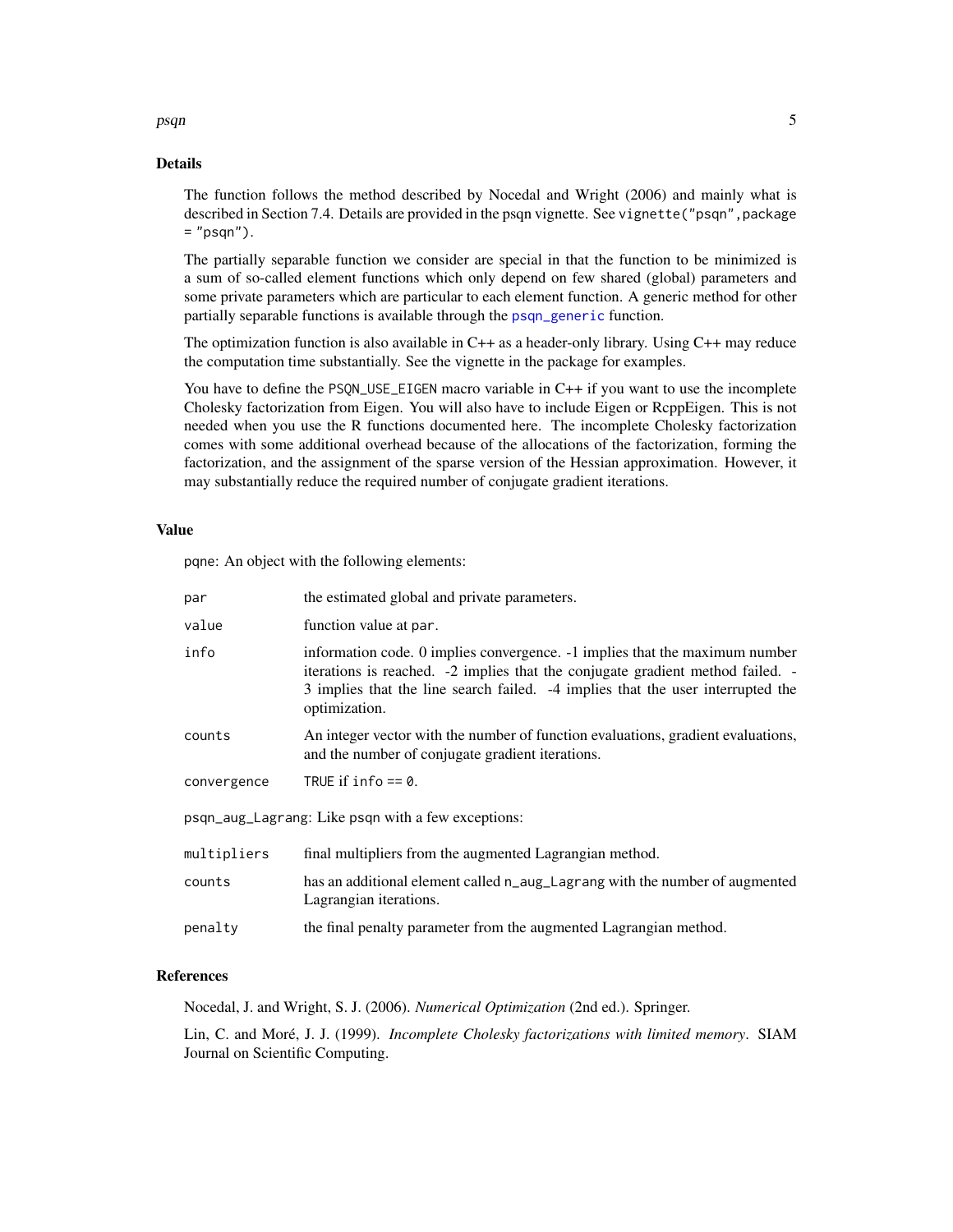```
# example with inner problem in a Taylor approximation for a GLMM as in the
# vignette
# assign model parameters, number of random effects, and fixed effects
q <- 2 # number of private parameters per cluster
p <- 1 # number of global parameters
beta \leq sqrt((1:p) / sum(1:p))Sigma \leftarrow diag(q)
# simulate a data set
set.seed(66608927)
n_clusters <- 20L # number of clusters
sim_dat <- replicate(n_clusters, {
  n_members <- sample.int(8L, 1L) + 2L
  X \le matrix(runif(p * n_members, -sqrt(6 / 2), sqrt(6 / 2)),
              p)
  u <- drop(rnorm(q) %*% chol(Sigma))
  Z \le matrix(runif(q * n_members, -sqrt(6 / 2 / q), sqrt(6 / 2 / q)),
              q)
  eta <- drop(beta %*% X + u %*% Z)
  y \le - as.numeric((1 + exp(-eta))^(-1) > runif(n_members))
  list(X = X, Z = Z, y = y, u = u, Sigma_inv = solve(Sigma))
}, simplify = FALSE)
# evaluates the negative log integrand.
#
# Args:
# i cluster/element function index.
# par the global and private parameter for this cluster. It has length
# zero if the number of parameters is requested. That is, a 2D integer
# vector the number of global parameters as the first element and the
# number of private parameters as the second element.
# comp_grad logical for whether to compute the gradient.
r_func <- function(i, par, comp_grad){
  dat <- sim_dat[[i]]
  X \leftarrow \text{dat$X}Z <- dat$Z
  if(length(par) < 1)
    # requested the dimension of the parameter
    return(c(global_dim = NROW(dat$X), private_dim = NROW(dat$Z)))
  y \le - dat$y
  Sigma_inv <- dat$Sigma_inv
  beta \le par[1:p]uhat \leq par[1:q + p]
  eta <- drop(beta %x X + uhat %x Z)
  exp_eta <- exp(eta)
```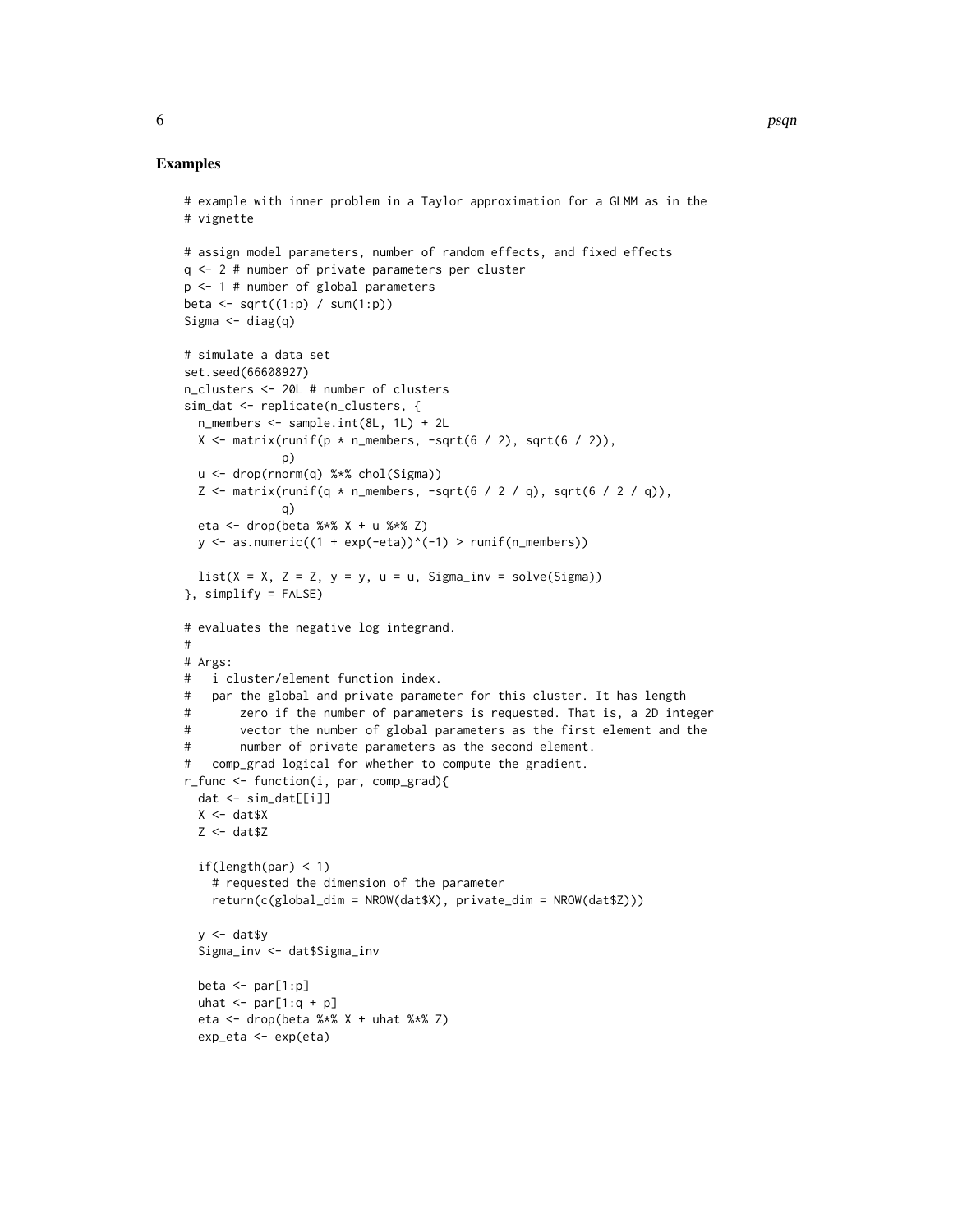```
out \le -sum(y \le eta) + sum(log(1 + exp_eta)) +
    sum(uhat * (Sigma_inv %*% uhat)) / 2
  if(comp_grad){
    d_eta \leftarrow -y + \exp_{\leftarrow} t a / (1 + \exp_{\leftarrow} t a)grad <- c(X %*% d_eta,
              Z %*% d_eta + dat$Sigma_inv %*% uhat)
    attr(out, "grad") <- grad
  }
 out
}
# optimize the log integrand
res \leq psqn(par = rep(0, p + q * n_clusters), fn = r_func,
            n_ele_func = n_clusters)
head(res$par, p) # the estimated global parameters
tail(res$par, n_clusters * q) # the estimated private parameters
# compare with
beta
c(sapply(sim_dat, "[[", "u"))
# add equality constraints
idx_constrained <- list(c(2L, 19L), c(1L, 5L, 8L))
# evaluates the c(x) in equalities c(x) = 0.
#
# Args:
# i constrain index.
# par the constrained parameters. It has length zero if we need to pass the
# one-based indices of the parameters that the i'th constrain depends on.
# what integer which is zero if the function should be returned and one if the
# gradient should be computed.
consts <- function(i, par, what){
  if(length(par) == 0)# need to return the indices
    return(idx_constrained[[i]])
  if(i == 1){
    # a linear equality constrain. It is implemented as a non-linear constrain
    # though
    out \le sum(par) - 3
    if(what == 1)attr(out, "grad") <- rep(1, length(par))
  } else if(i == 2){
    # the parameters need to be on a circle
    out \le sum(par^2) - 1
   if(what == 1)attr(out, "grad") \leq 2 \star par
  }
```
out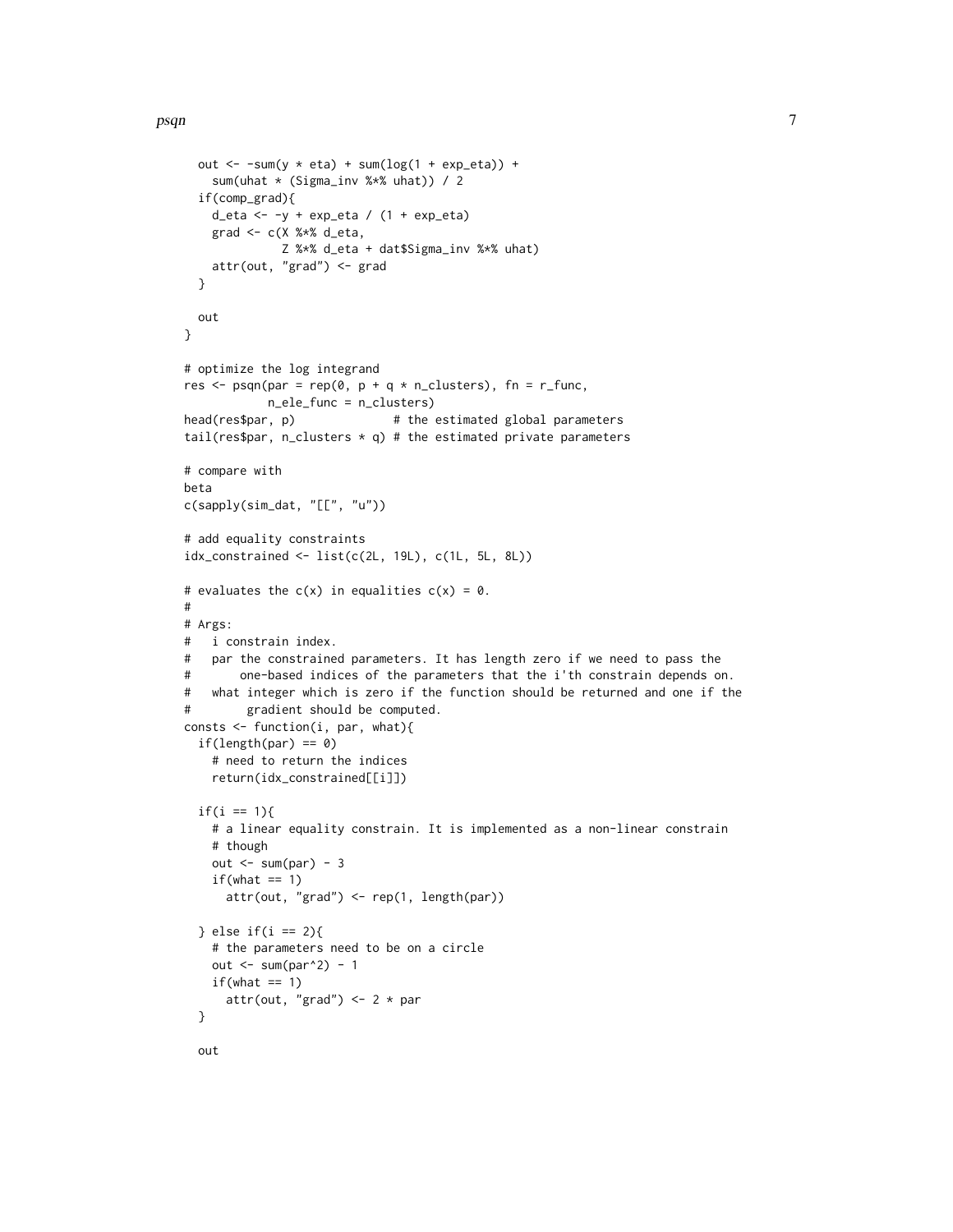```
}
# optimize with the constraints
res_consts <- psqn_aug_Lagrang(
 par = rep(0, p + q * n_{\text{clusters}}), fn = r_func, consts = consts,
 n_ele_func = n_clusters, n_constraints = length(idx_constrained))
res_consts
res_consts$multipliers # the estimated multipliers
res_consts$penalty # the penalty parameter
# the function value is higher (worse) as expected
res$value - res_consts$value
# the two constraints are satisfied
sum(res_consts$par[idx_constrained[[1]]]) - 3 # \sim 0
sum(res_consts$par[idx_constrained[[2]]]^2) - 1 # ~ 0
# we can also use another pre conditioner
res_consts_chol <- psqn_aug_Lagrang(
 par = rep(0, p + q * n_{\text{clusters}}), fn = r_func, consts = consts,
 n_ele_func = n_clusters, n_constraints = length(idx_constrained),
 pre_method = 2L)
res_consts_chol
```
psqn\_bfgs *BFGS Implementation Used Internally in the psqn Package*

#### Description

The method seems to mainly differ from [optim](#page-0-0) by the line search method. This version uses the interpolation method with a zoom phase using cubic interpolation as described by Nocedal and Wright (2006).

```
psqn_bfgs(
  par,
  fn,
  gr,
  rel\_eps = 1e-08,
  max_i = 100L,
  c1 = 1e-04,
  c2 = 0.9,
  trace = \thetaL,
  env = NULL,gr\_tol = -1,
```
<span id="page-7-0"></span>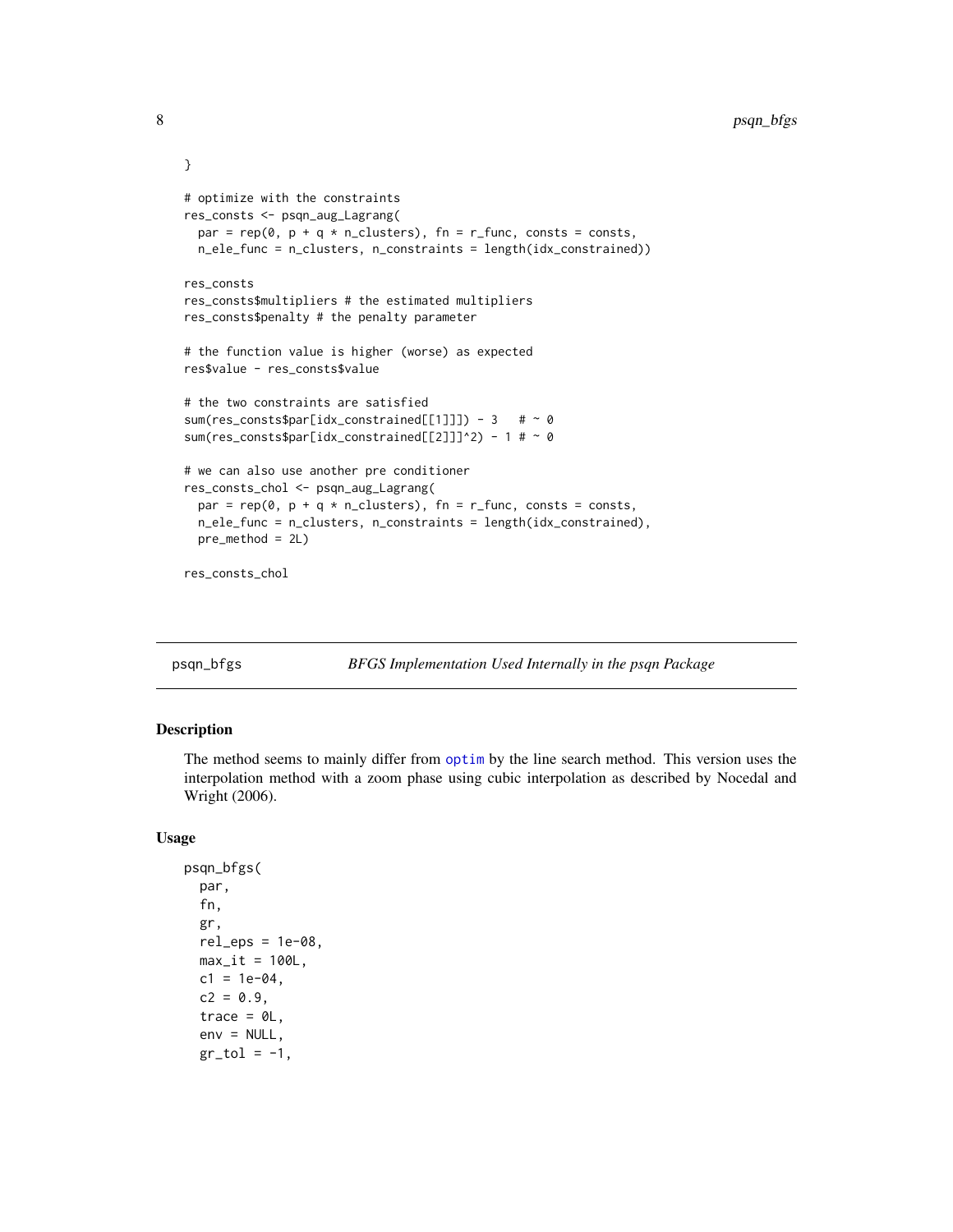#### <span id="page-8-0"></span>psqn\_bfgs 9

abs\_eps =  $-1$  $\lambda$ 

#### Arguments

| par            | Initial values for the parameters.                                                                 |
|----------------|----------------------------------------------------------------------------------------------------|
| fn             | Function to evaluate the function to be minimized.                                                 |
| gr             | Gradient of fn. Should return the function value as an attribute called "value".                   |
| rel_eps        | Relative convergence threshold.                                                                    |
| $max_i$        | Maximum number of iterations.                                                                      |
| c <sub>1</sub> | Thresholds for the Wolfe condition.                                                                |
| c2             | Thresholds for the Wolfe condition.                                                                |
| trace          | Integer where larger values gives more information during the optimization.                        |
| env            | Environment to evaluate fn and gr in. NULL yields the global environment.                          |
| gr_tol         | Convergence tolerance for the Euclidean norm of the gradient. A negative value<br>yields no check. |
| abs_eps        | Absolute convergence threshold. A negative values yields no check.                                 |

#### Value

An object like the object returned by [psqn](#page-1-1).

#### References

Nocedal, J. and Wright, S. J. (2006). *Numerical Optimization* (2nd ed.). Springer.

```
# declare function and gradient from the example from help(optim)
fn \leq function(x) {
 x1 \le x[1]x2 < - x[2]100 \times (x2 - x1 \times x1)^2 + (1 - x1)^2}
gr <- function(x) {
 x1 \leftarrow x[1]x2 < - x[2]c(-400 \times x1 \times (x2 - x1 \times x1) - 2 \times (1 - x1),200 * (x2 - x1 * x1))}
# we need a different function for the method in this package
gr_psqn <- function(x) {
  x1 \leftarrow x[1]x2 < - x[2]out <- c(-400 * x1 * (x2 - x1 * x1) - 2 * (1 - x1),
             200 * (x2 - x1 * x1))attr(out, "value") <- 100 \times (x^2 - x^1 \times x^1)^2 + (1 - x^1)^2
```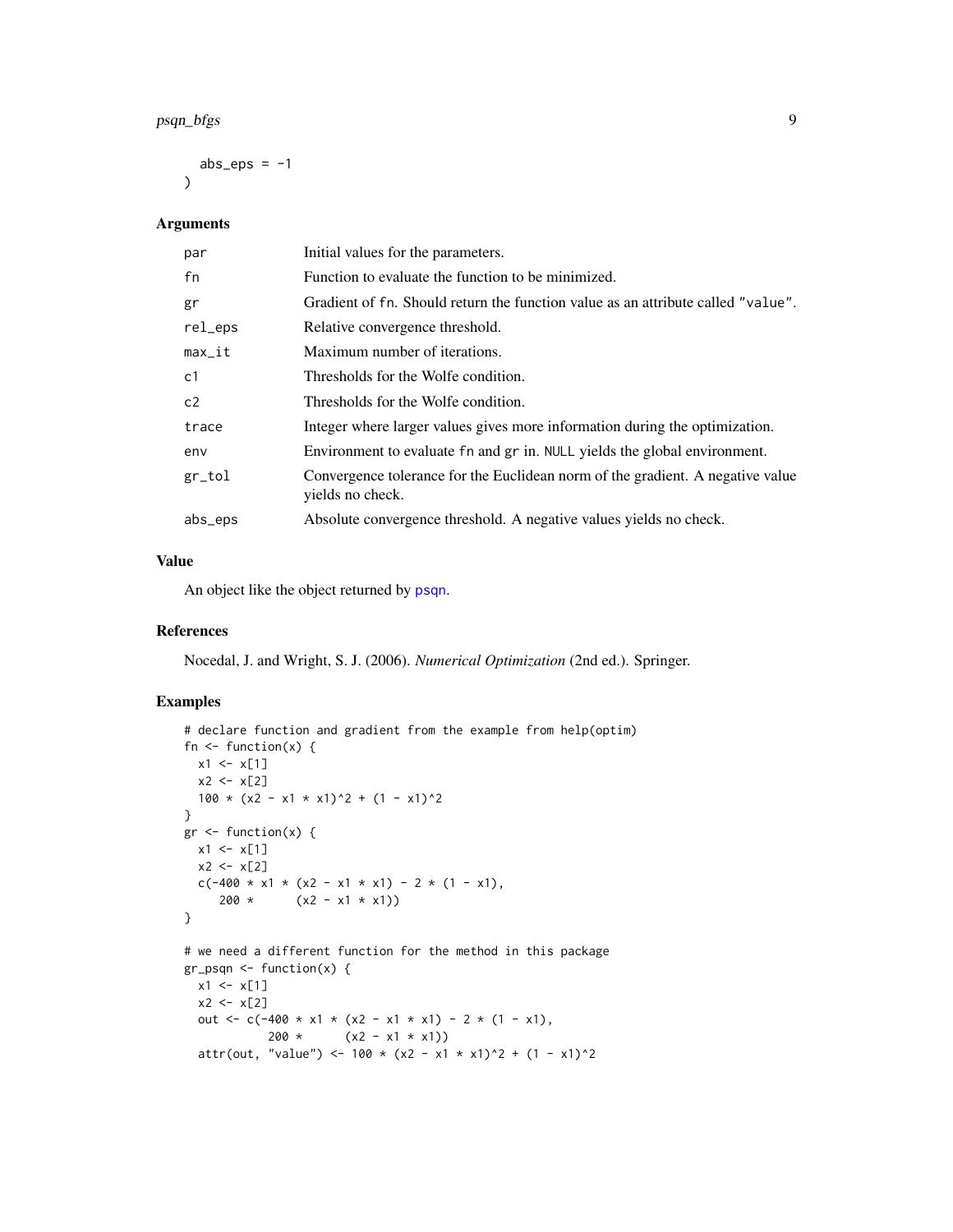```
out
}
# we get the same
optim (c(-1.2, 1), fn, gr, method = "BFGS")psqn_bfgs(c(-1.2, 1), fn, gr_psqn)
# compare the computation time
system.time(replicate(1000,
                      optim (c(-1.2, 1), fn, gr, method = "BFGS"))system.time(replicate(1000,
                      psqn_bfgs(c(-1.2, 1), fn, gr_psqn)))
# we can use an alternative convergence criterion
org \leq psqn_bfgs(c(-1.2, 1), fn, gr_psqn, rel_eps = 1e-4)
sqrt(sum(gr_psqn(org$par)^2))
new_res <- psqn_bfgs(c(-1.2, 1), fn, gr_psqn, rel_eps = 1e-4, gr_tol = 1e-8)
sqrt(sum(gr_psqn(new_res$par)^2))
new_res <- psqn_bfgs(c(-1.2, 1), fn, gr_psqn, rel_eps = 1, abs_eps = 1e-2)
new_res$value - org$value # \sim there (but this is not guaranteed)
```
<span id="page-9-1"></span>psqn\_generic *Generic Partially Separable Function Optimization*

#### Description

Optimization method for generic partially separable functions.

```
psqn_generic(
  par,
  fn,
  n_ele_func,
  rel\_eps = 1e-08,
 max_it = 100L,n_threads = 1L,
  c1 = 1e-04,
  c2 = 0.9,
  use_bfgs = TRUE,trace = \thetaL,
  cg_to1 = 0.5,
  strong_wolfe = TRUE,
  env = NULL,max_cg = 0L,
  pre_method = 1L,
  mask = as.integer(c()),
```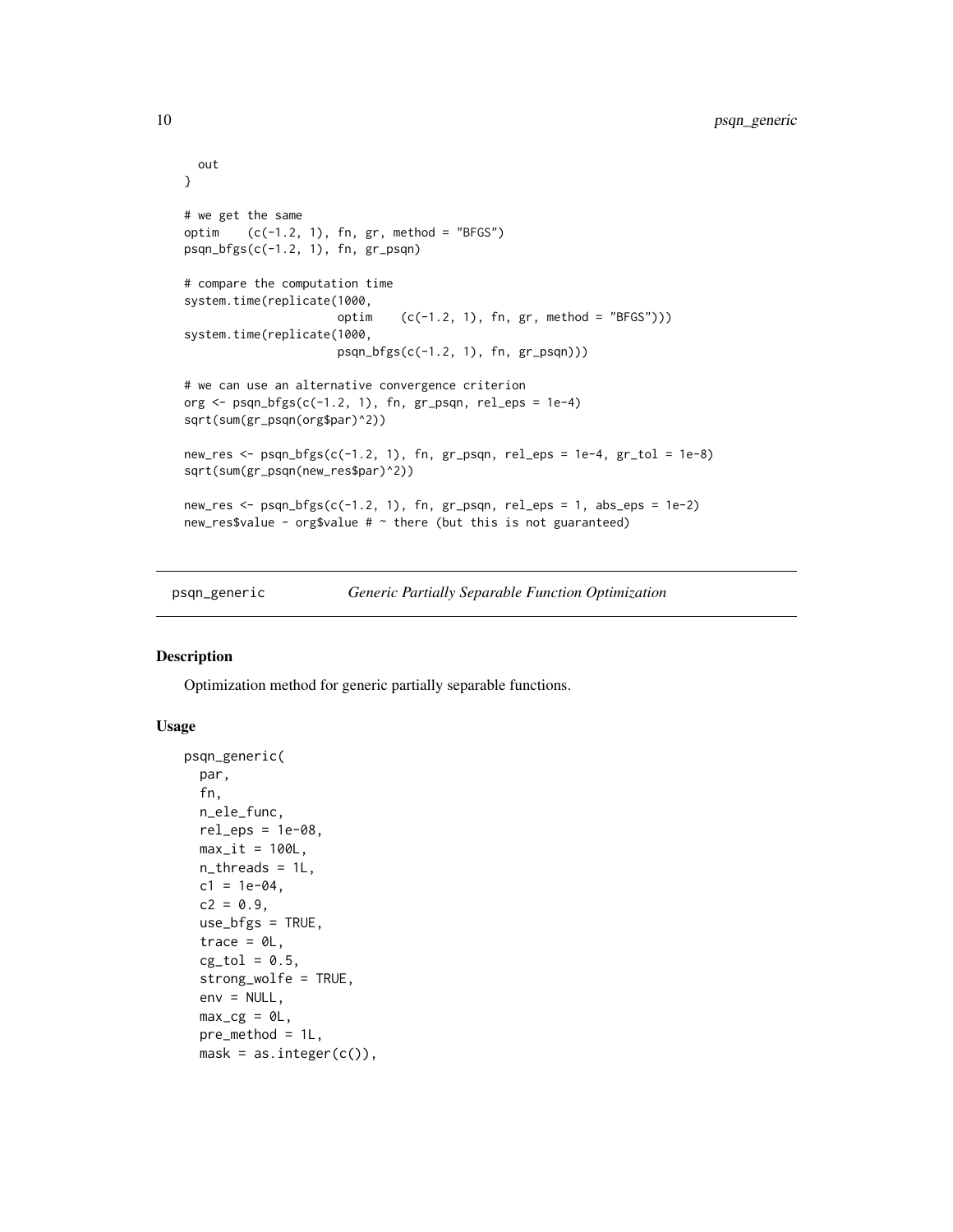```
gr\_tol = -1\mathcal{L}psqn_aug_Lagrang_generic(
 par,
  fn,
 n_ele_func,
 consts,
 n_constraints,
 multipliers = as.numeric(c()),
 penalty_start = 1L,
 rel\_eps = 1e-08,
 max_i t = 100L,
 max_it_outer = 100L,
 violations_norm_thresh = 1e-06,
 n_threads = 1L,
 c1 = 1e-04,
 c2 = 0.9,
  tau = 1.5,
 use_bfgs = TRUE,
  trace = \theta L,
 cg\_tol = 0.5,
  strong_wolfe = TRUE,
 env = NULL,max_c = 0L,
 pre_method = 1L,
 mask = as.integer(c()),
 gr\_tol = -1\mathcal{L}
```
#### Arguments

| par          | Initial values for the parameters.                                                                                                      |
|--------------|-----------------------------------------------------------------------------------------------------------------------------------------|
| fn           | Function to compute the element functions and their derivatives. Each call com-<br>putes an element function. See the examples section. |
| n_ele_func   | Number of element functions.                                                                                                            |
| rel_eps      | Relative convergence threshold.                                                                                                         |
| max_it       | Maximum number of iterations.                                                                                                           |
| n_threads    | Number of threads to use.                                                                                                               |
| c1           | Thresholds for the Wolfe condition.                                                                                                     |
| c2           | Thresholds for the Wolfe condition.                                                                                                     |
| use_bfgs     | Logical for whether to use BFGS updates or SR1 updates.                                                                                 |
| trace        | Integer where larger values gives more information during the optimization.                                                             |
| cg_tol       | Threshold for the conjugate gradient method.                                                                                            |
| strong_wolfe | TRUE if the strong Wolfe condition should be used.                                                                                      |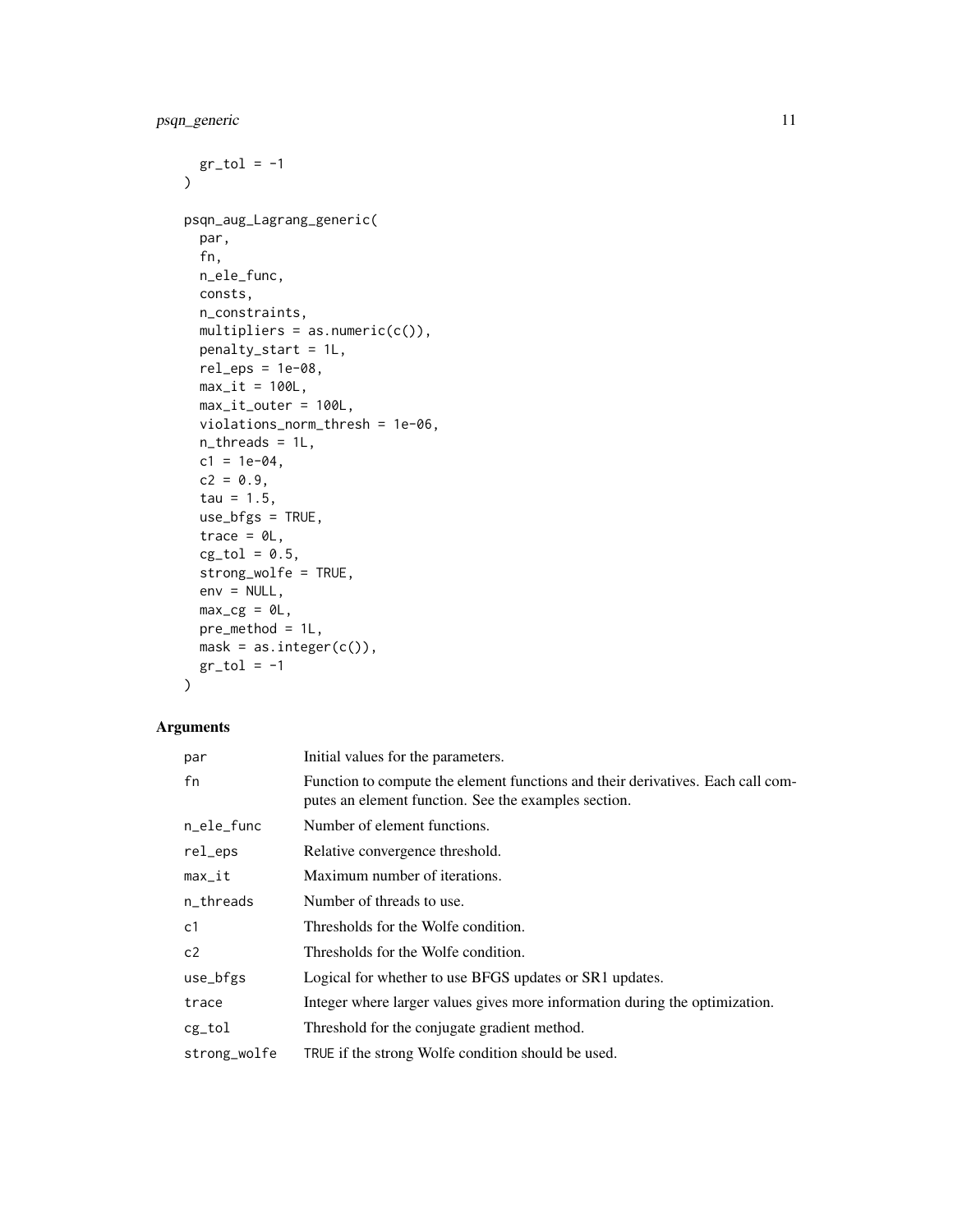<span id="page-11-0"></span>

| env                    | Environment to evaluate fn in. NULL yields the global environment.                                                                                                                                                                                                                                                                                                 |
|------------------------|--------------------------------------------------------------------------------------------------------------------------------------------------------------------------------------------------------------------------------------------------------------------------------------------------------------------------------------------------------------------|
| $max_{\text{g}}$       | Maximum number of conjugate gradient iterations in each iteration. Use zero if<br>there should not be a limit.                                                                                                                                                                                                                                                     |
| pre_method             | Preconditioning method in the conjugate gradient method. Zero yields no pre-<br>conditioning, one yields diagonal preconditioning, two yields the incomplete<br>Cholesky factorization from Eigen, and three yields a block diagonal precondi-<br>tioning. One and three are fast options with three seeming to work well for some<br>poorly conditioned problems. |
| mask                   | zero based indices for parameters to mask (i.e. fix).                                                                                                                                                                                                                                                                                                              |
| gr_tol                 | convergence tolerance for the Euclidean norm of the gradient. A negative value<br>yields no check.                                                                                                                                                                                                                                                                 |
| consts                 | Function to compute the constraints which must be equal to zero. See the exam-<br>ple Section.                                                                                                                                                                                                                                                                     |
| n constraints          | The number of constraints.                                                                                                                                                                                                                                                                                                                                         |
| multipliers            | Staring values for the multipliers in the augmented Lagrangian method. There<br>needs to be the same number of multipliers as the number of constraints. An<br>empty vector, numeric(), yields zero as the starting value for all multipliers.                                                                                                                     |
| penalty_start          | Starting value for the penalty parameterin the augmented Lagrangian method.                                                                                                                                                                                                                                                                                        |
| max_it_outer           | Maximum number of augmented Lagrangian steps.                                                                                                                                                                                                                                                                                                                      |
| violations_norm_thresh | Threshold for the norm of the constraint violations.                                                                                                                                                                                                                                                                                                               |
| tau                    | Multiplier used for the penalty parameter between each outer iterations.                                                                                                                                                                                                                                                                                           |
|                        |                                                                                                                                                                                                                                                                                                                                                                    |

#### Details

The function follows the method described by Nocedal and Wright (2006) and mainly what is described in Section 7.4. Details are provided in the psqn vignette. See vignette("psqn", package  $=$  "psqn").

The partially separable function we consider can be quite general and the only restriction is that we can write the function to be minimized as a sum of so-called element functions each of which only depends on a small number of the parameters. A more restricted version is available through the [psqn](#page-1-1) function.

The optimization function is also available in C++ as a header-only library. Using C++ may reduce the computation time substantially. See the vignette in the package for examples.

#### Value

A list like [psqn](#page-1-1) and [psqn\\_aug\\_Lagrang](#page-1-2).

#### References

Nocedal, J. and Wright, S. J. (2006). *Numerical Optimization* (2nd ed.). Springer.

Lin, C. and Moré, J. J. (1999). *Incomplete Cholesky factorizations with limited memory*. SIAM Journal on Scientific Computing.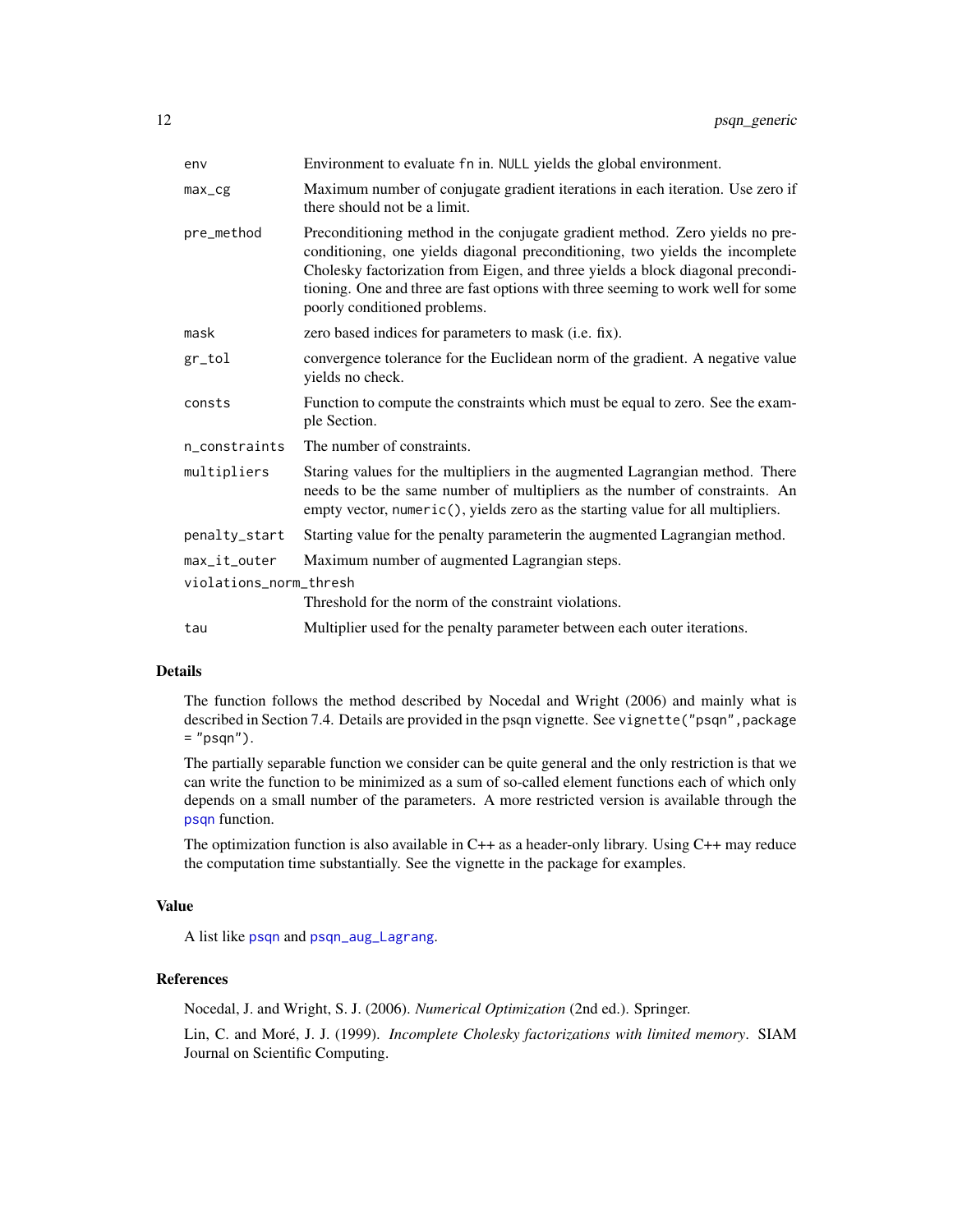#### psqn\_generic 13

```
# example with a GLM as in the vignette
# assign the number of parameters and number of observations
set.seed(1)
K < -20Ln \leftarrow 5L \times K# simulate the data
truth_limit \le- runif(K, -1, 1)
dat <- replicate(
  n, {
    # sample the indices
   n_samp <- sample.int(5L, 1L) + 1L
    indices <- sort(sample.int(K, n_samp))
    # sample the outcome, y, and return
    list(y = rpois(1, exp(sum(truth_limit[indices]))),
         indices = indices)
  }, simplify = FALSE)
# we need each parameter to be present at least once
stopifnot(length(unique(unlist(
  lapply(dat, '[', "indices")
))) == K) # otherwise we need to change the code
# assign the function we need to pass to psqn_generic
#
# Args:
# i cluster/element function index.
# par the parameters that this element function depends on. It has length zero
# if we need to pass the one-based indices of the parameters that the i'th
# element function depends on.
# comp_grad TRUE of the gradient should be computed.
r_func <- function(i, par, comp_grad){
  z \leftarrow \text{dat}[[i]]if(length(par) == 0L)
    # return the indices
   return(z$indices)
  eta <- sum(par)
  exp_eta <- exp(eta)
  out <- -z$y * eta + exp_eta
  if(comp_grad)
   attr(out, "grad") <- rep(-z$y + exp_eta, length(z$indices))
  out
}
# minimize the function
R_res <- psqn_generic(
 par = numeric(K), fn = r_func, n_ele_func = length(dat), c1 = 1e-4, c2 = .1,
  trace = OL, rel_eps = 1e-9, max_it = 1000L, env = environment())
```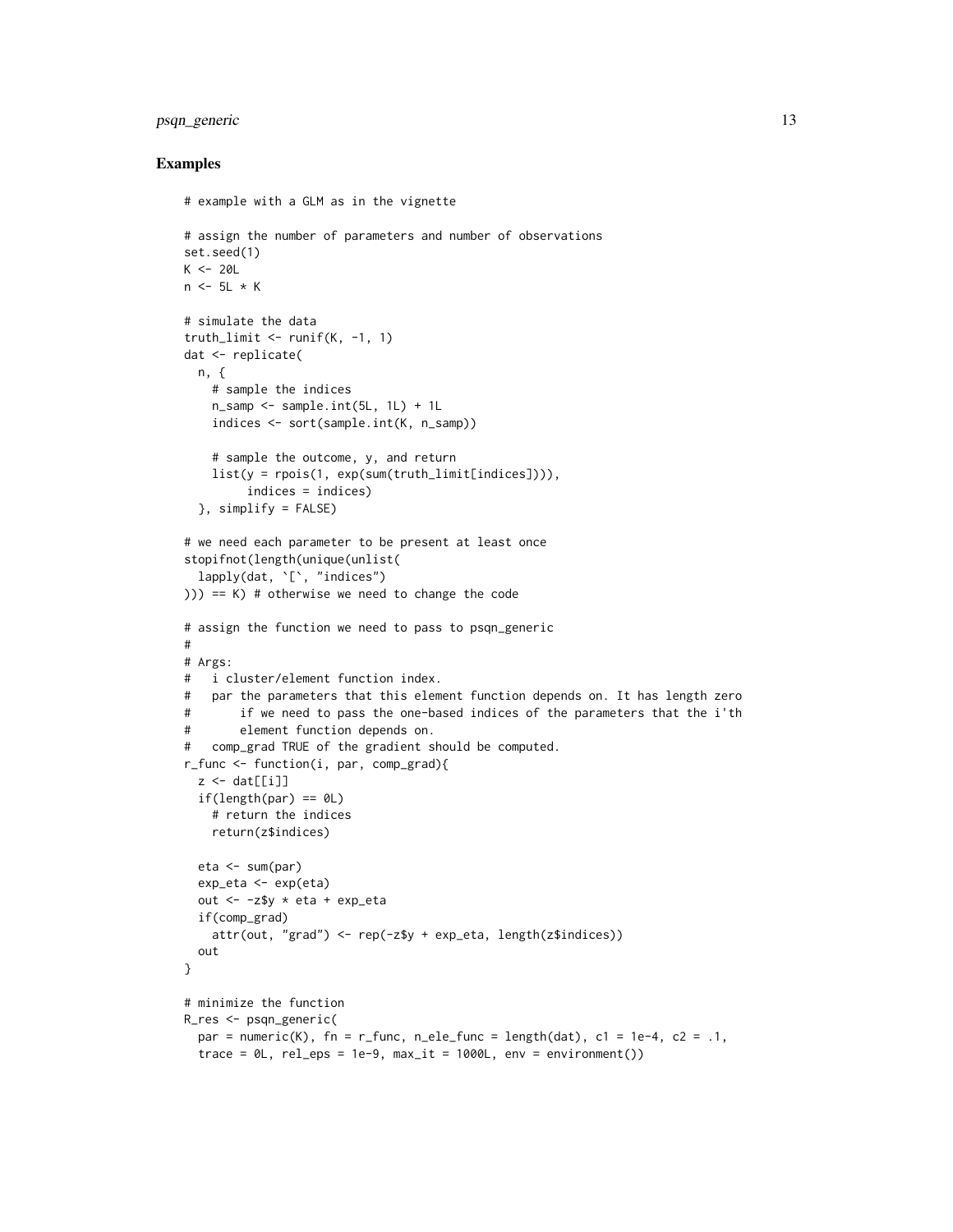```
# get the same as if we had used optim
R_func \leftarrow function(x)out <- vapply(dat, function(z){
   eta <- sum(x[z$indices])
   -z$y * eta + exp(eta)
  }, 0.)
  sum(out)
}
R_func_gr <- function(x){
  out <- numeric(length(x))
  for(z in dat){
   idx_i <- z$indices
   eta <- sum(x[idx_i])
   out[idx_i] <- out[idx_i] -z$y + exp(eta)
  }
  out
}
opt <- optim(numeric(K), R_func, R_func_gr, method = "BFGS",
             control = list(maxit = 1000L))# we got the same
all.equal(opt$value, R_res$value)
# also works if we fix some parameters
to_fix <- c(7L, 1L, 18L)
par_fix <- numeric(K)
par_fix[to_fix] <- c(-1, -.5, 0)
R_res <- psqn_generic(
  par = par_fix, fn = r_func, n_ele_func = length(dat), c1 = 1e-4, c2 = .1,
  trace = OL, rel_eps = 1e-9, max_it = 1000L, env = environment(),
  mask = to_fix - 1L) # notice the -1L because of the zero based indices
# the equivalent optim version is
opt <- optim(
  numeric(K - length(to_fix)),
  function(par) { par_fix[-to_fix] <- par; R_func (par_fix) },
  function(par) { par_fix[-to_fix] <- par; R_func_gr(par_fix)[-to_fix] },
  method = "BFGS", control = list(maxit = 1000L))res_optim <- par_fix
res_optim[-to_fix] <- opt$par
# we got the same
all.equal(res_optim, R_res$par, tolerance = 1e-5)
all.equal(R_res$par[to_fix], par_fix[to_fix]) # the parameters are fixed
# add equality constraints
idx_constrained <- list(c(2L, 19L, 11L, 7L), c(3L, 5L, 8L), 9:7)
# evaluates the c(x) in equalities c(x) = 0.
```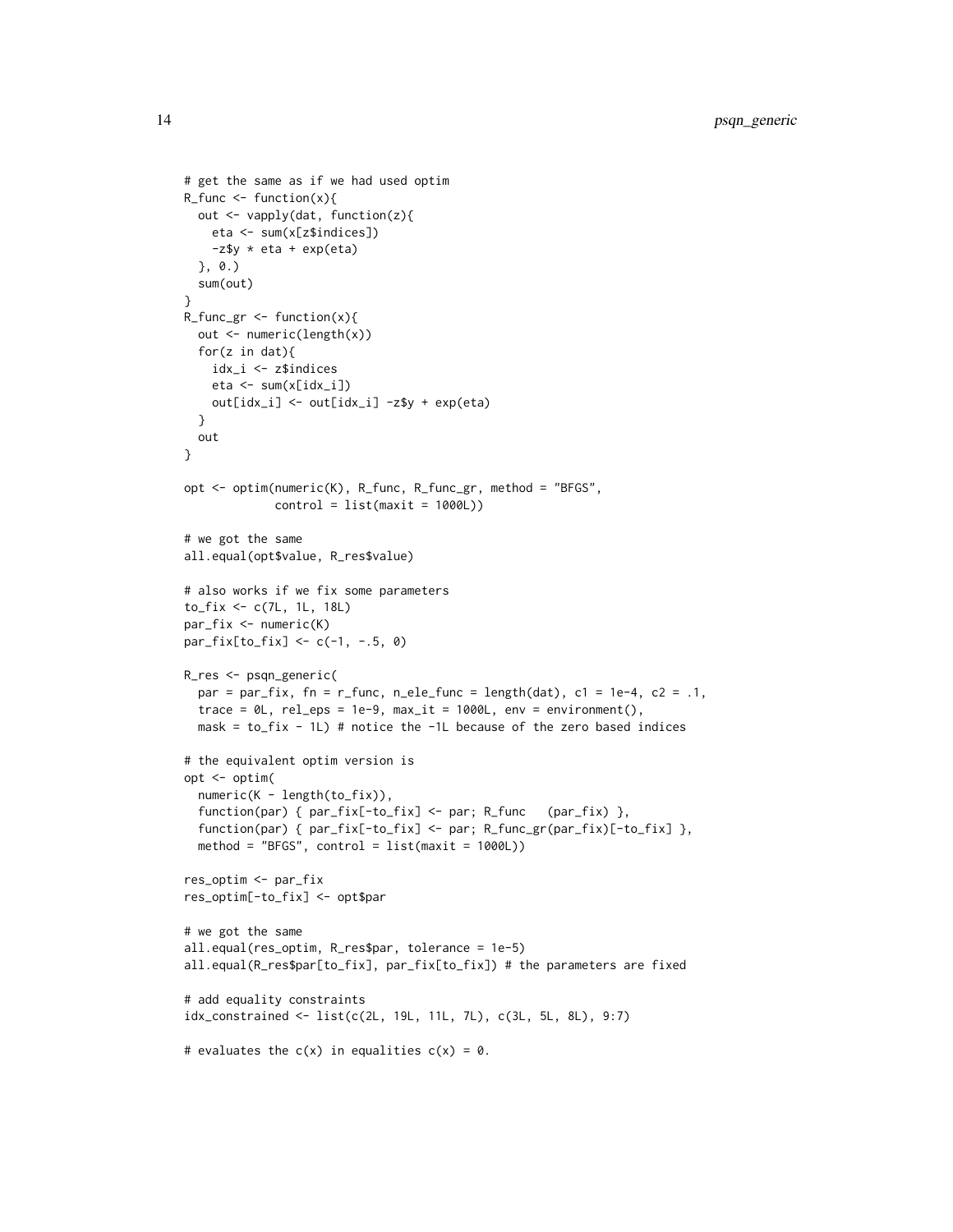```
#
# Args:
# i constrain index.
# par the constrained parameters. It has length zero if we need to pass the
# one-based indices of the parameters that the i'th constrain depends on.
# what integer which is zero if the function should be returned and one if the
# gradient should be computed.
consts <- function(i, par, what){
 if(length(par) == 0)# need to return the indices
    return(idx_constrained[[i]])
 if(i == 1){
    out \leq - \exp(\text{sum}(par[1:2])) + \exp(\text{sum}(par[3:4])) - 1if(what == 1)attr(out, "grad") <- c(rep(exp(sum(par[1:2])), 2),
                             rep(exp(sum(par[3:4])), 2))
 } else if(i == 2){
    # the parameters need to be on a circle
    out \le sum(par^2) - 1
    if(what == 1)attr(out, "grad") <-2 * par
 } else if(i == 3){
   out \le sum(par) - .5
    if(\text{what} == 1)attr(out, "grad") <- rep(1, length(par))
 }
 out
}
# optimize with the constraints and masking
res_consts <- psqn_aug_Lagrang_generic(
 par = par_fix, fn = r_func, n_ele_func = length(dat), c1 = 1e-4, c2 = .1,
 trace = @L, rel_eps = 1e-8, max_it = 1000L, env = environment(),
 consts = consts, n_constraints = length(idx_constrained),
 mask = to\_fix - 1L)res_consts
# the constraints are satisfied
consts(1, res_consts$par[idx_constrained[[1]]], \theta) # ~ 0
consts(2, res_consts$par[idx_constrained[[2]]], \theta) # ~ \thetaconsts(3, res_consts$par[idx_constrained[[3]]], 0) # ~ 0
# compare with the alabama package
if(require(alabama)){
    ala_fit <- auglag(
      par_fix, R_func, R_func_gr,
      heq = function(x){
        c(x[to_fix] - par_fix[to_fix],
          consts(1, x[idx_constrained[[1]]], 0),
```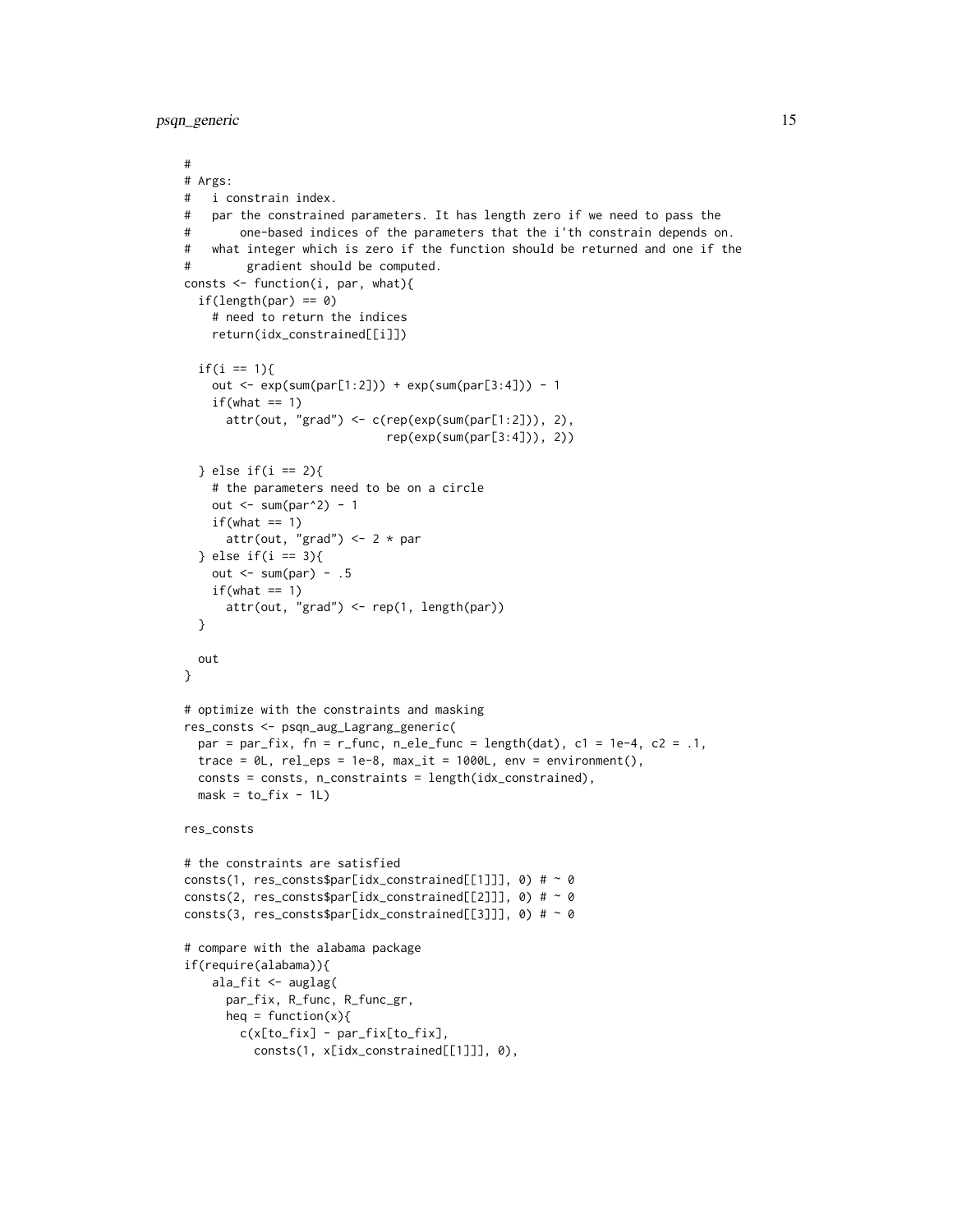```
consts(2, x[idx_constrained[[2]]], 0),
          consts(3, x[idx_constrained[[3]]], 0))
     }, control.outer = list(trace = @L()cat(sprintf("Difference in objective value is %.6f. Parametes are\n",
                ala_fit$value - res_consts$value))
    print(rbind(alabama = ala_fit$par,
                psqn = res_consts$par))
    cat("\nOutput from all.equal\n")
   print(all.equal(ala_fit$par, res_consts$par))
}
# the overhead here is though quite large with the R interface from the psqn
# package. A C++ implementation is much faster as shown in
# vignette("psqn", package = "psqn"). The reason it is that it is very fast
# to evaluate the element functions in this case
```
psqn\_hess *Computes the Hessian.*

#### Description

Computes the Hessian using numerical differentiation with Richardson extrapolation.

```
psqn_hess(
  val,
  fn,
  n_ele_func,
  n_threads = 1L,
  env = NULL,eps = 0.001,
  scale = 2,
  tol = 1e-09,
  order = 6L)
psqn_generic_hess(
  val,
  fn,
  n_ele_func,
  n_{\text{th}} reads = 1L,
  env = NULL,eps = 0.001,
  scale = 2,
```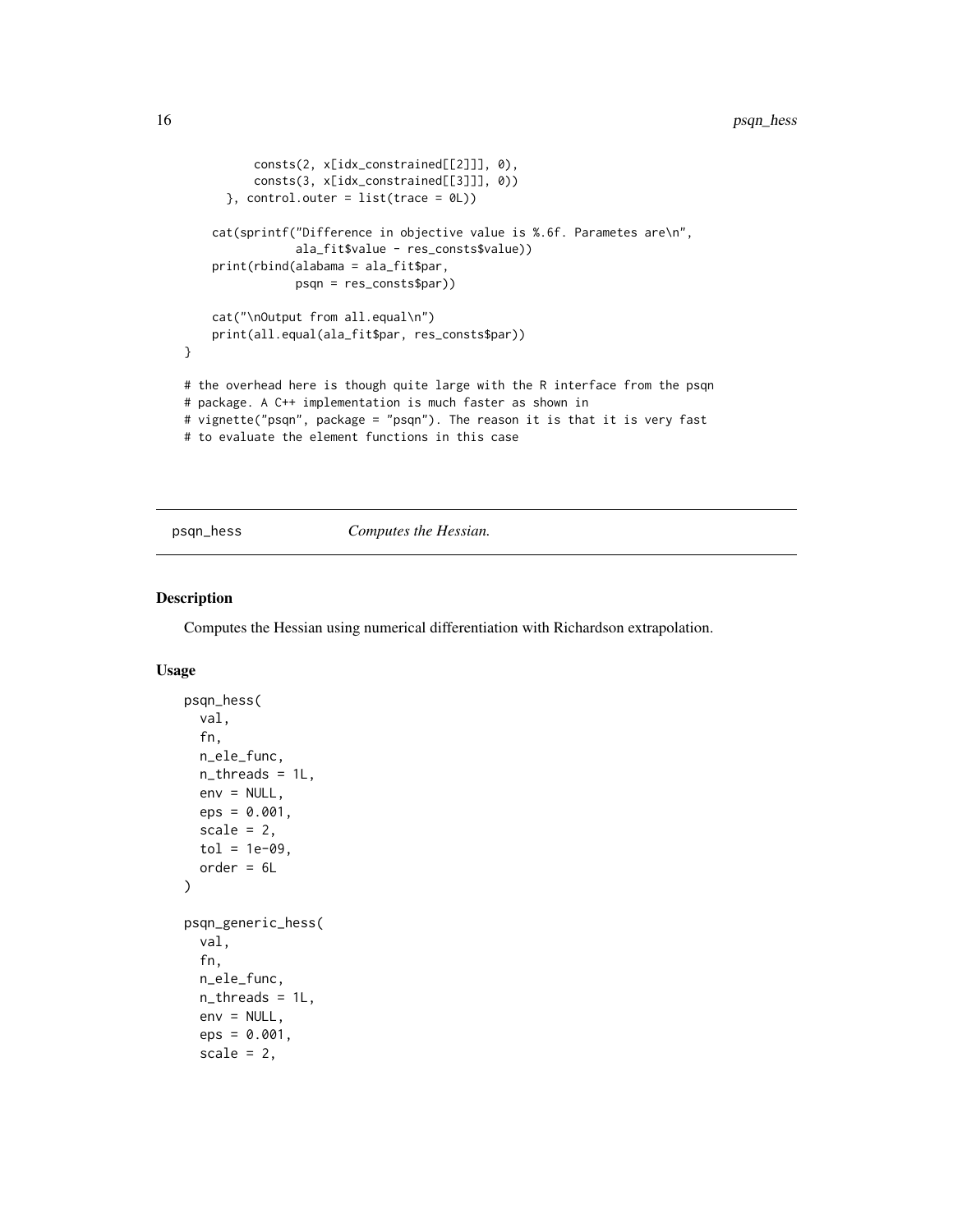```
tol = 1e-09,order = 6L)
```
#### Arguments

| val        | Where to evaluate the function at.                                                             |
|------------|------------------------------------------------------------------------------------------------|
| fn         | Function to compute the element functions and their derivatives. See psqn and<br>psqn_generic. |
| n_ele_func | Number of element functions.                                                                   |
| n_threads  | Number of threads to use.                                                                      |
| env        | Environment to evaluate fn in. NULL yields the global environment.                             |
| eps        | Determines the step size. See the details.                                                     |
| scale      | Scaling factor in the Richardson extrapolation. See the details.                               |
| tol        | Relative convergence criteria. See the details.                                                |
| order      | Maximum number of iteration of the Richardson extrapolation.                                   |

#### Details

The function computes the Hessian using numerical differentiation with centered differences and subsequent use of Richardson extrapolation to refine the estimate.

The additional arguments are as follows: The numerical differentiation is applied for each argument with a step size of  $s = max(eps, |x| *eps)$ . The Richardson extrapolation at iteration i uses a step size of  $s * scale^(-i)$ . The convergence threshold for each comportment of the gradient is  $max(tol, |gr(x)[j]| * tol).$ 

The numerical differentiation is done on each element function and thus much more efficient then doing it on the whole gradient.

```
# assign model parameters, number of random effects, and fixed effects
q <- 2 # number of private parameters per cluster
p <- 1 # number of global parameters
beta \leq sqrt((1:p) / sum(1:p))Sigma \leftarrow diag(q)
# simulate a data set
set.seed(66608927)
n_clusters <- 20L # number of clusters
sim_dat <- replicate(n_clusters, {
  n_members <- sample.int(8L, 1L) + 2L
  X \le matrix(runif(p * n_members, -sqrt(6 / 2), sqrt(6 / 2)),
              p)
  u <- drop(rnorm(q) %*% chol(Sigma))
  Z \le matrix(runif(q * n_members, -sqrt(6 / 2 / q), sqrt(6 / 2 / q)),
              q)
  eta <- drop(beta %*% X + u %*% Z)
```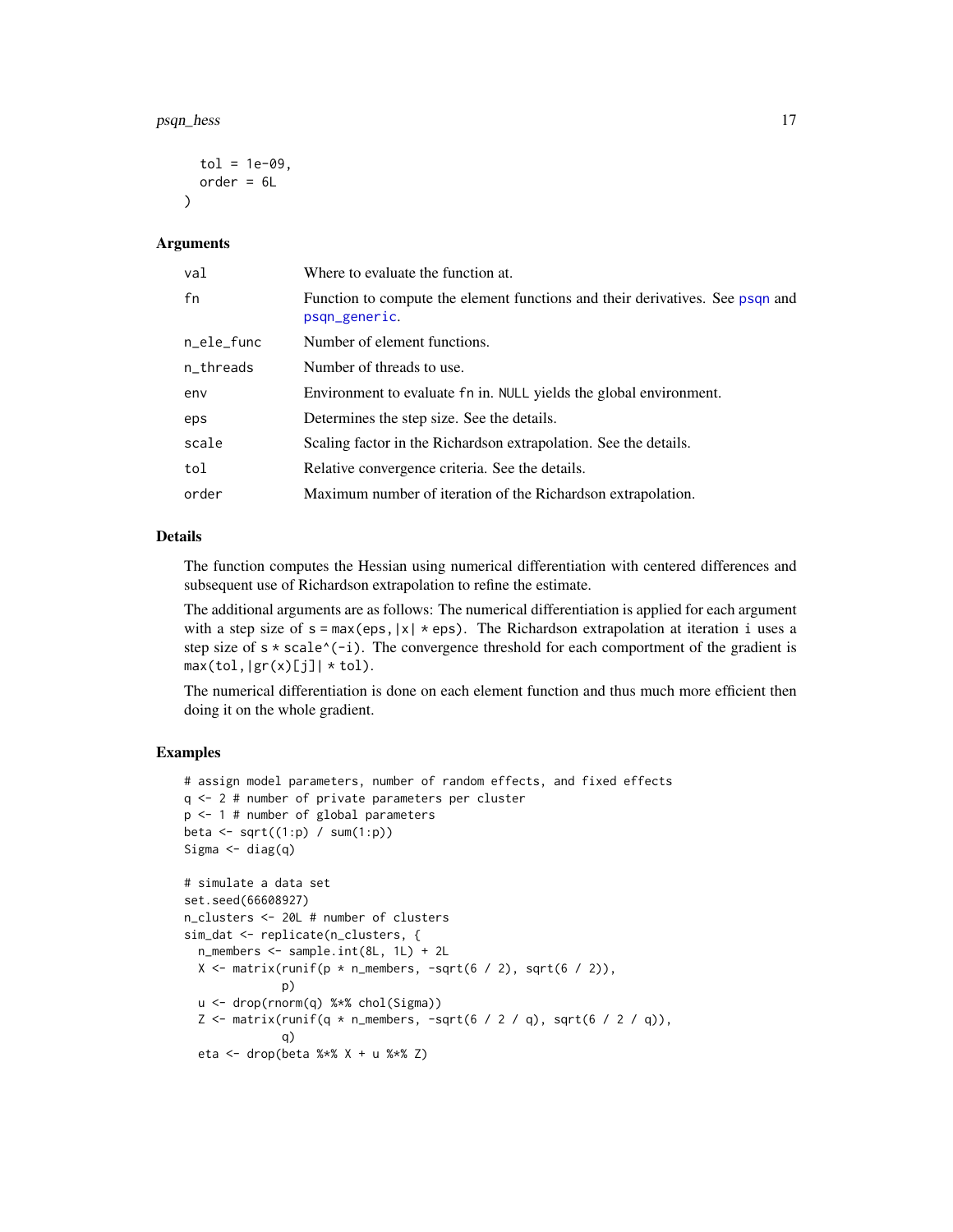```
y \le - as.numeric((1 + exp(-eta))^(-1) > runif(n_members))
 list(X = X, Z = Z, y = y, u = u, Signa_inv = solve(Sigma))}, simplify = FALSE)
# evaluates the negative log integrand.
#
# Args:
# i cluster/element function index.
# par the global and private parameter for this cluster. It has length
# zero if the number of parameters is requested. That is, a 2D integer
# vector the number of global parameters as the first element and the
# number of private parameters as the second element.
# comp_grad logical for whether to compute the gradient.
r_func <- function(i, par, comp_grad){
  dat <- sim_dat[[i]]
  X \leftarrow \text{dat$X}Z <- dat$Z
  if(length(par) < 1)
    # requested the dimension of the parameter
    return(c(global_dim = NROW(dat$X), private_dim = NROW(dat$Z)))
  y <- dat$y
  Sigma_inv <- dat$Sigma_inv
  beta \leq par[1:p]uhat \le par[1:q + p]
  eta <- drop(beta %*% X + uhat %*% Z)
  exp_eta <- exp(eta)
  out \le -sum(y \le eta) + sum(log(1 + exp_eta)) +
    sum(uhat * (Sigma_inv %*% uhat)) / 2
  if(comp_grad){
    d_eta <- -y + exp_eta / (1 + \exp_{10} t)grad <- c(X %*% d_eta,
              Z %*% d_eta + dat$Sigma_inv %*% uhat)
    attr(out, "grad") <- grad
  }
  out
}
# compute the hessian
set.seed(1)
par \le runif(p + q * n_clusters, -1)
hess <- psqn_hess(val = par, fn = r_func, n_ele_func = n_clusters)
# compare with numerical differentiation from R
if(require(numDeriv)){
   hess_num \leq jacobian(function(x){
       out <- numeric(length(x))
```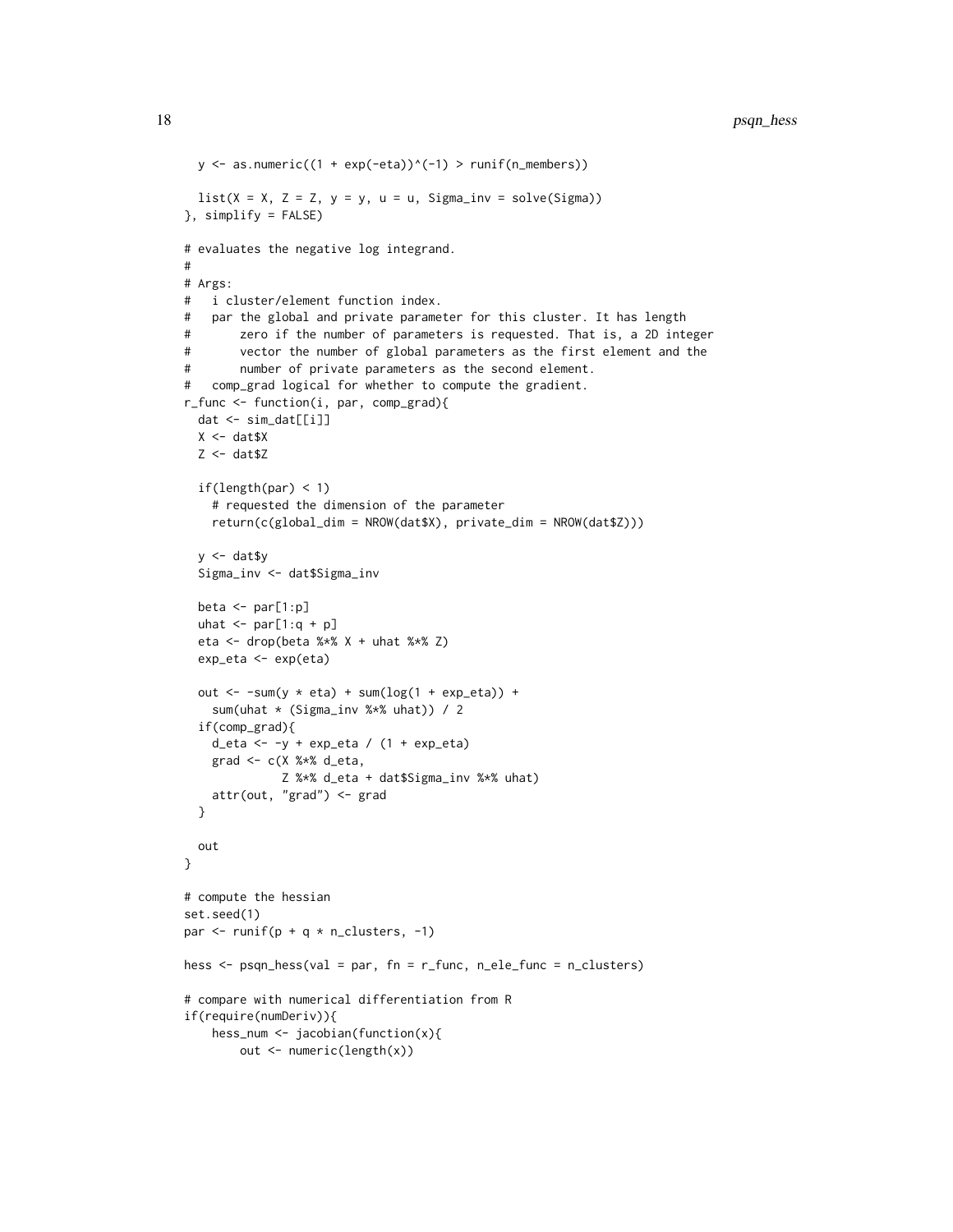}

```
for(i in seq_len(n_clusters)){
        out_i <- r_func(i, x[c(1:p, 1:q + (i - 1L) * q + p)], TRUE)
        out[1:p] \leftarrow out[1:p] + attr(out_i, "grad")[1:p]out[1:q + (i - 1L) * q + p] <- attr(out_i, "grad")[1:q + p]
    }
    out
}, par)
cat("Output of all.equal\n")
print(all.equal(Matrix(hess_num, sparse = TRUE), hess))
```